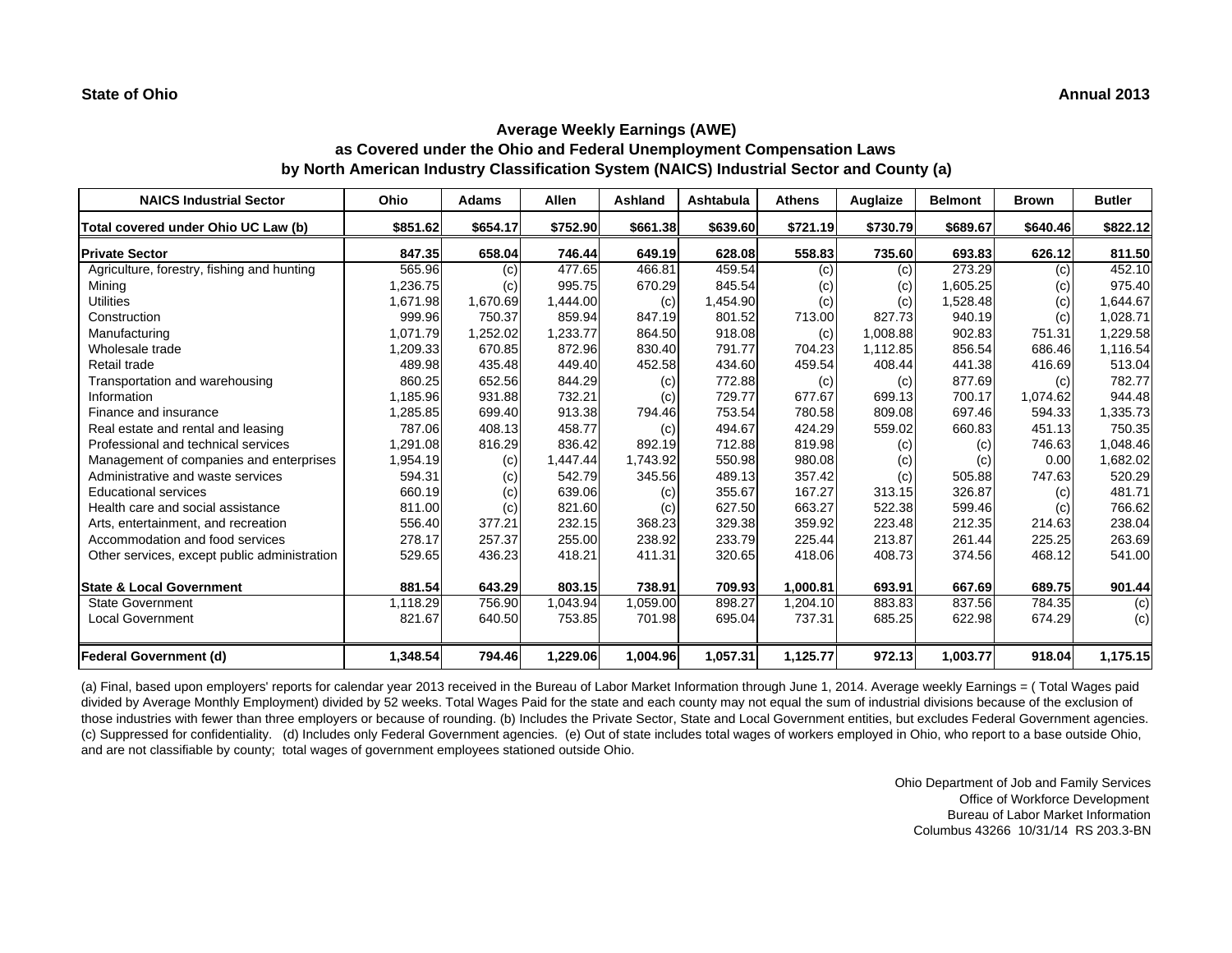| <b>NAICS Industrial Sector</b>               | Carroll  | Champaign | <b>Clark</b> | <b>Clermont</b> | <b>Clinton</b> | Columbiana | Coshocton | Crawford | Cuyahoga | <b>Darke</b> |
|----------------------------------------------|----------|-----------|--------------|-----------------|----------------|------------|-----------|----------|----------|--------------|
| Total covered under Ohio UC Law (b)          | \$714.08 | \$737.44  | \$676.02     | \$754.63        | \$742.42       | \$625.73   | \$708.50  | \$645.29 | \$968.58 | \$665.08     |
| <b>Private Sector</b>                        | 731.10   | 747.96    | 669.35       | 746.37          | 745.73         | 615.33     | 714.46    | 633.12   | 968.79   | 664.65       |
| Agriculture, forestry, fishing and hunting   | 318.85   | (c)       | 618.46       | (c)             | (c)            | 403.65     | 587.85    | (c)      | 457.37   | (c)          |
| Mining                                       | 1,180.81 | (c)       | 1,392.75     | (c)             | (c)            | 835.63     | 834.94    | (c)      | 1,456.90 | (c)          |
| <b>Utilities</b>                             | 1,360.40 | (c)       | (c)          | 1,817.37        | (c)            | 1,565.65   | 2,033.98  | (c)      | 1,592.27 | 1,489.90     |
| Construction                                 | 1,606.75 | 765.35    | 790.40       | 844.46          | 804.19         | 823.31     | 773.87    | 711.19   | 1,104.63 | 820.54       |
| Manufacturing                                | 795.33   | 1,014.00  | 963.98       | 1,020.94        | 991.04         | 789.44     | 971.44    | 764.54   | 1,158.88 | 856.75       |
| Wholesale trade                              | 842.25   | 808.19    | (c)          | 1,411.50        | (c)            | 824.10     | 710.65    | 788.77   | 1,272.12 | 857.88       |
| Retail trade                                 | 437.65   | 436.94    | 443.33       | 480.44          | 452.10         | 467.50     | 411.31    | 462.50   | 503.37   | 439.88       |
| Transportation and warehousing               | 945.69   | (c)       | 855.79       | 860.23          | 946.63         | 838.54     | 688.06    | (c)      | 930.96   | 785.44       |
| Information                                  | (c)      | 739.15    | 880.44       | 1,577.56        | 797.56         | 785.54     | 639.85    | 605.13   | 1,235.92 | 499.94       |
| Finance and insurance                        | 645.60   | 761.81    | 724.10       | 1,192.33        | 910.75         | 780.19     | 733.94    | 979.81   | 1,523.79 | 886.46       |
| Real estate and rental and leasing           | 401.33   | 514.40    | 617.58       | 728.67          | 439.27         | 501.73     | 497.02    | 462.02   | 862.69   | 460.38       |
| Professional and technical services          | 702.12   | 1,240.40  | (c)          | 1.068.94        | 946.67         | 678.25     | (c)       | 658.15   | 1,428.37 | (c)          |
| Management of companies and enterprises      | 0.00     | (c)       | (c)          | 1,936.71        | 1,426.67       | 1,003.77   | (c)       | (c)      | 2,158.60 | (c)          |
| Administrative and waste services            | 687.79   | (c)       | 390.33       | 542.81          | 361.90         | 542.25     | 574.40    | (c)      | 656.77   | 484.73       |
| <b>Educational services</b>                  | 0.00     | (c)       | 789.44       | 472.62          | (c)            | 445.79     | 489.27    | (c)      | 738.17   | 352.00       |
| Health care and social assistance            | 481.73   | (c)       | 667.33       | 699.44          | (c)            | 625.73     | 613.35    | (c)      | 933.60   | 638.33       |
| Arts, entertainment, and recreation          | 196.17   | 276.38    | 314.29       | 332.00          | 225.25         | 205.35     | 221.25    | 246.58   | 995.37   | 223.50       |
| Accommodation and food services              | 238.90   | 216.79    | 256.38       | 269.29          | 248.23         | 225.29     | 245.85    | 204.98   | 310.54   | 214.06       |
| Other services, except public administration | 363.87   | 290.25    | 611.98       | 512.33          | 528.79         | 466.96     | 410.63    | 329.96   | 589.12   | 267.98       |
| <b>State &amp; Local Government</b>          | 610.27   | 687.42    | 718.71       | 810.03          | 721.78         | 686.54     | 670.97    | 723.32   | 966.78   | 668.13       |
| <b>State Government</b>                      | 906.31   | 901.04    | 878.85       | 748.63          | 963.92         | 997.29     | 873.33    | 1.011.63 | 1,201.54 | 863.94       |
| <b>Local Government</b>                      | 600.08   | 682.02    | 714.92       | 817.19          | 704.19         | 660.54     | 664.67    | 699.56   | 953.48   | 664.77       |
| <b>Federal Government (d)</b>                | 849.75   | 894.85    | 1,154.21     | 1,203.37        | 1,274.69       | 1,217.13   | 962.77    | 1,007.19 | 1,388.21 | 899.88       |

(a) Final, based upon employers' reports for calendar year 2013 received in the Bureau of Labor Market Information through June 1, 2014. Average weekly Earnings = ( Total Wages paid divided by Average Monthly Employment) divided by 52 weeks. Total Wages Paid for the state and each county may not equal the sum of industrial divisions because of the exclusion of those industries with fewer than three employers or because of rounding. (b) Includes the Private Sector, State and Local Government entities, but excludes Federal Government agencies. (c) Suppressed for confidentiality. (d) Includes only Federal Government agencies. (e) Out of state includes total wages of workers employed in Ohio, who report to a base outside Ohio, and are not classifiable by county; total wages of government employees stationed outside Ohio.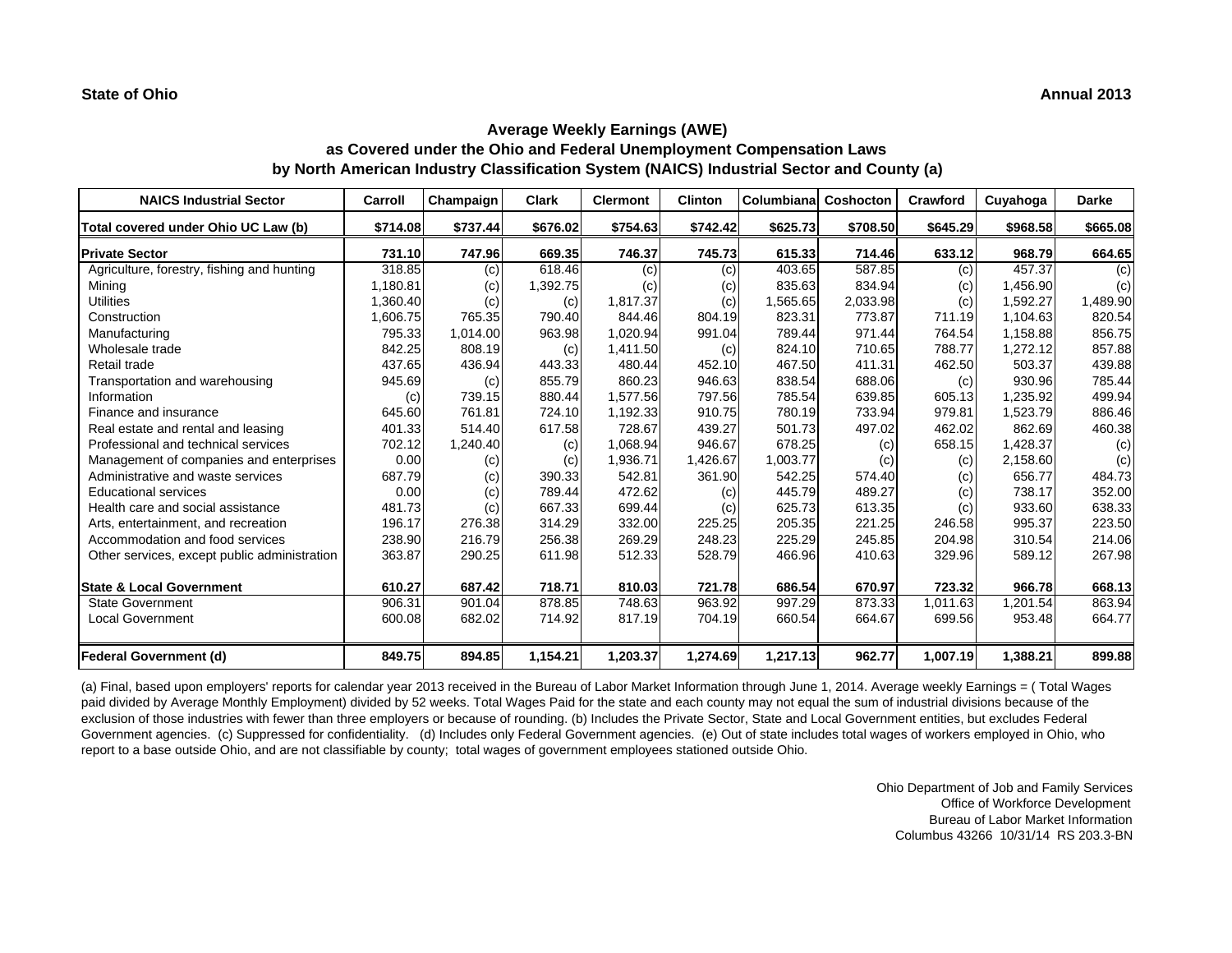| <b>NAICS Industrial Sector</b>               | <b>Defiance</b> | <b>Delaware</b> | Erie     | <b>Fairfield</b> | <b>Fayette</b> | <b>Franklin</b> | <b>Fulton</b> | Gallia   | Geauga   | Greene   |
|----------------------------------------------|-----------------|-----------------|----------|------------------|----------------|-----------------|---------------|----------|----------|----------|
| Total covered under Ohio UC Law (b)          | \$769.60        | \$957.42        | \$655.23 | \$647.88         | \$594.77       | \$946.25        | \$686.67      | \$717.92 | \$731.38 | \$784.23 |
| <b>Private Sector</b>                        | 778.19          | 963.87          | 631.63   | 621.94           | 574.06         | 913.90          | 695.38        | 723.52   | 727.19   | 756.23   |
| Agriculture, forestry, fishing and hunting   | 607.12          | (c)             | (c)      | 695.40           | 509.40         | 754.79          | (c)           | (c)      | (c)      | (c)      |
| Mining                                       | 0.00            | (c)             | (c)      | 1,153.79         | 0.00           | 1,205.62        | (c)           | (c)      | (c)      | (c)      |
| <b>Utilities</b>                             | (c)             | 1,480.50        | (c)      | 1,263.73         | (c)            | 1,856.56        | (c)           | 1,556.08 | (c)      | (c)      |
| Construction                                 | 748.50          | 912.12          | 820.44   | 822.69           | 925.10         | 1,080.83        | 854.71        | 682.48   | 896.79   | 873.44   |
| Manufacturing                                | 1,317.98        | 1,166.79        | 970.96   | 943.33           | 877.71         | 1,110.75        | 886.33        | 878.31   | 952.75   | 1,039.79 |
| Wholesale trade                              | (c)             | 1,238.17        | 944.58   | 915.44           | (c)            | 1,196.69        | 899.77        | 459.42   | 1,058.29 | (c)      |
| Retail trade                                 | 455.04          | 471.56          | 430.56   | 438.65           | 353.17         | 573.25          | 445.79        | 417.35   | 497.58   | 434.90   |
| Transportation and warehousing               | 769.83          | 1,205.27        | (c)      | 720.38           | 742.10         | 976.35          | (c)           | 1,034.40 | (c)      | (c)      |
| Information                                  | 669.02          | 1,474.63        | 645.98   | 812.63           | 776.54         | 1,309.08        | 605.71        | 733.75   | 822.87   | 1,234.31 |
| Finance and insurance                        | 928.31          | 1,607.77        | 1,112.90 | 741.25           | 821.85         | 1,371.92        | 736.83        | 829.54   | 1,040.42 | 1,250.69 |
| Real estate and rental and leasing           | 492.19          | 707.63          | 502.71   | 558.52           | 585.12         | 864.35          | 517.37        | 509.77   | 693.27   | 574.42   |
| Professional and technical services          | 933.08          | 1,482.90        | 858.71   | 891.98           | (c)            | 1,426.13        | (c)           | (c)      | 945.46   | 1,483.92 |
| Management of companies and enterprises      | 859.31          | (c)             | .202.10  | 1,871.50         | (c)            | 2,027.65        | (c)           | (c)      | 1,410.42 | 1,015.69 |
| Administrative and waste services            | 562.00          | (c)             | 568.12   | 544.54           | 380.50         | 613.21          | 432.27        | 547.31   | 641.58   | 629.17   |
| <b>Educational services</b>                  | (c)             | 626.69          | 361.04   | 420.81           | (c)            | 706.71          | 247.88        | (c)      | 611.13   | 716.17   |
| Health care and social assistance            | (c)             | 793.44          | 725.44   | 744.65           | (c)            | 827.71          | 660.00        | (c)      | 647.81   | 678.77   |
| Arts, entertainment, and recreation          | 234.52          | 337.67          | 492.73   | 273.06           | 234.27         | 529.83          | 219.65        | 288.92   | 313.98   | 354.35   |
| Accommodation and food services              | 218.31          | 313.77          | 283.37   | 263.29           | 251.63         | 320.04          | 216.67        | 265.65   | 243.12   | 274.19   |
| Other services, except public administration | 385.56          | 538.65          | 425.52   | 525.87           | 369.15         | 668.69          | 396.65        | 461.27   | 522.38   | 446.96   |
| <b>State &amp; Local Government</b>          | 709.01          | 892.78          | 812.08   | 794.41           | 712.32         | 1,132.79        | 634.49        | 689.29   | 762.57   | 932.38   |
| <b>State Government</b>                      | 981.10          | 967.92          | 795.00   | 812.56           | 836.38         | 1,254.65        | 950.46        | 772.46   | 889.04   | (c)      |
| <b>Local Government</b>                      | 697.87          | 885.40          | 817.17   | 791.60           | 709.08         | 1,009.79        | 621.83        | 663.27   | 753.54   | (c)      |
| <b>Federal Government (d)</b>                | 937.69          | 1,086.27        | 1,386.56 | 1,094.69         | 917.94         | 1,311.23        | 962.02        | 851.87   | 983.25   | 1,556.54 |

(a) Final, based upon employers' reports for calendar year 2013 received in the Bureau of Labor Market Information through June 1, 2014. Average weekly Earnings = ( Total Wages paid divided by Average Monthly Employment) divided by 52 weeks. Total Wages Paid for the state and each county may not equal the sum of industrial divisions because of the exclusion of those industries with fewer than three employers or because of rounding. (b) Includes the Private Sector, State and Local Government entities, but excludes Federal Government agencies. (c) Suppressed for confidentiality. (d) Includes only Federal Government agencies. (e) Out of state includes total wages of workers employed in Ohio, who report to a base outside Ohio, and are not classifiable by county; total wages of government employees stationed outside Ohio.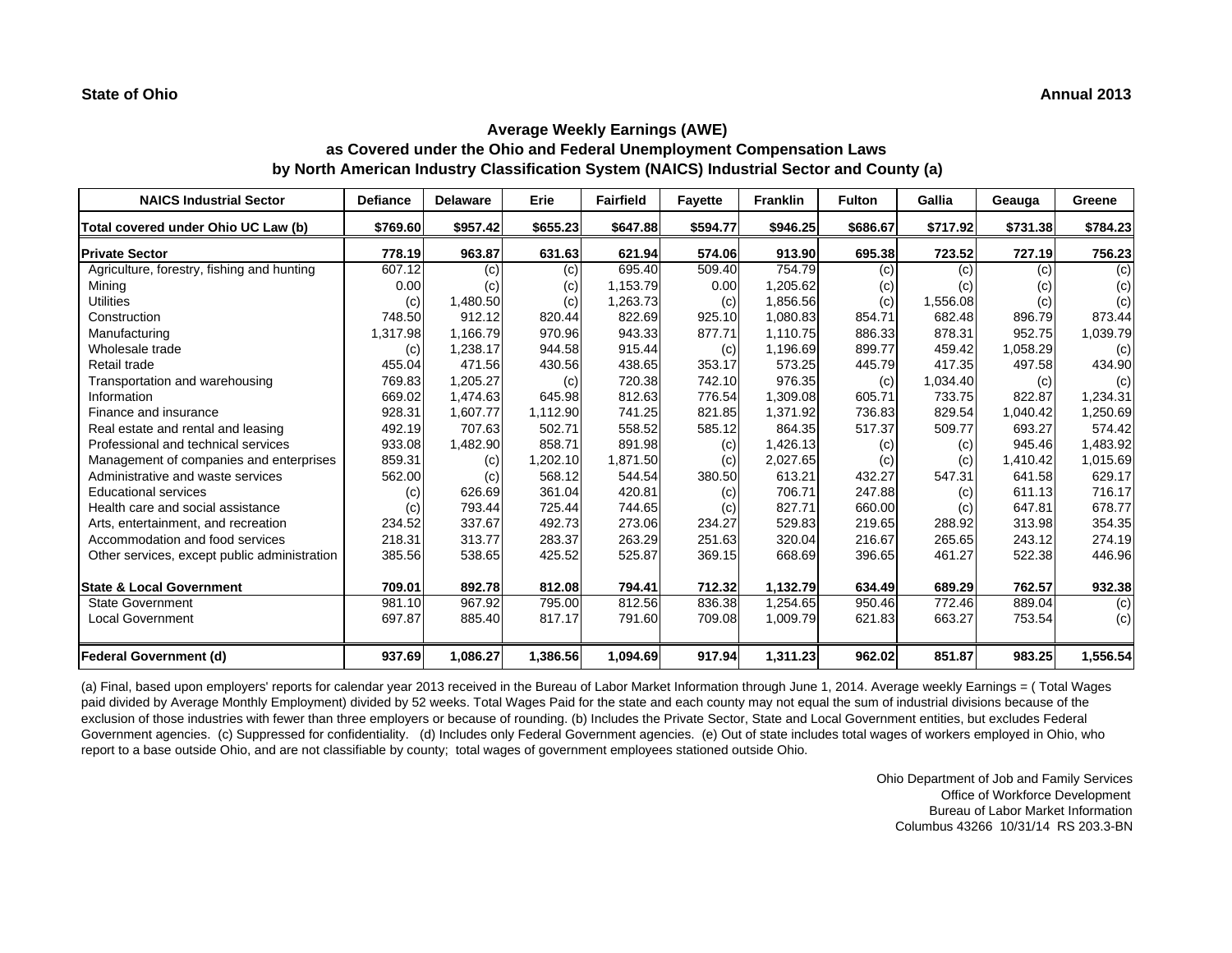| <b>NAICS Industrial Sector</b>               | Guernsey | <b>Hamilton</b> | <b>Hancock</b> | <b>Hardin</b> | <b>Harrison</b> | Henry    | Highland | Hocking  | <b>Holmes</b> | <b>Huron</b> |
|----------------------------------------------|----------|-----------------|----------------|---------------|-----------------|----------|----------|----------|---------------|--------------|
| Total covered under Ohio UC Law (b)          | \$690.88 | \$1,042.33      | \$852.35       | \$657.12      | \$750.04        | \$700.63 | \$608.79 | \$593.00 | \$611.33      | \$712.67     |
| <b>Private Sector</b>                        | 688.00   | 1,055.04        | 860.25         | 670.71        | 790.71          | 703.77   | 587.79   | 541.04   | 604.35        | 711.83       |
| Agriculture, forestry, fishing and hunting   | 595.31   | 657.88          | (c)            | 652.33        | 474.02          | (c)      | 643.94   | (c)      | 521.23        | (c)          |
| Mining                                       | 986.13   | 1,074.58        | (c)            | 0.00          | 1,398.69        | (c)      | 754.73   | (C)      | 924.10        | (c)          |
| <b>Utilities</b>                             | 1,416.44 | 1,646.50        | 1,490.87       | 1,395.02      | 926.62          | (c)      | 1,117.63 | 427.25   | (c)           | (c)          |
| Construction                                 | 1,159.06 | 1,030.12        | 887.90         | 621.06        | 1,256.00        | 910.77   | 825.12   | 774.42   | 695.50        | 1,100.21     |
| Manufacturing                                | 888.79   | 1,307.23        | 994.62         | 884.65        | 817.40          | 1,021.52 | 790.15   | 803.90   | 649.73        | 866.58       |
| Wholesale trade                              | 1,065.44 | 1,429.37        | 1,087.77       | 1,127.48      | 834.83          | (c)      | 603.42   | 1,000.12 | 664.69        | (c)          |
| Retail trade                                 | 425.52   | 509.29          | 479.73         | 414.71        | 331.29          | 417.04   | 432.67   | 423.50   | 462.40        | 442.85       |
| Transportation and warehousing               | 706.98   | 818.79          | 868.88         | 840.75        | 693.98          | 734.65   | 946.17   | 657.02   | (c)           | 822.25       |
| Information                                  | 536.69   | 1,545.25        | 699.88         | 488.10        | (c)             | 694.83   | 815.63   | 600.25   | 606.67        | 599.58       |
| Finance and insurance                        | 1,025.19 | 1,509.04        | 983.37         | 701.69        | (c)             | 801.46   | 834.77   | 699.04   | 796.46        | 809.50       |
| Real estate and rental and leasing           | 478.27   | 972.92          | 631.02         | 482.48        | (c)             | 597.33   | 529.08   | 475.54   | 556.46        | 558.58       |
| Professional and technical services          | 1,363.94 | 1,380.69        | 934.62         | 537.25        | 1,198.67        | (c)      | (c)      | 544.83   | (c)           | 877.02       |
| Management of companies and enterprises      | (c)      | 2,370.25        | 2,583.69       | 0.00          | (c)             | (c)      | (c)      | 0.00     | (c)           | (c)          |
| Administrative and waste services            | (c)      | 673.83          | 499.23         | 370.27        | (c)             | 367.63   | 265.04   | 422.62   | 603.04        | (c)          |
| <b>Educational services</b>                  | 191.52   | 645.83          | 769.25         | (c)           | 0.00            | 233.12   | 197.06   | 565.83   | (c)           | 332.06       |
| Health care and social assistance            | 642.31   | 952.19          | 772.23         | (c)           | 478.67          | 523.12   | 622.10   | 624.65   | (c)           | 769.77       |
| Arts, entertainment, and recreation          | 277.69   | 1,053.54        | 278.79         | 155.85        | 265.02          | 214.87   | 300.65   | 231.60   | 227.13        | 273.98       |
| Accommodation and food services              | 281.37   | 313.38          | 252.00         | 298.83        | 186.83          | 202.48   | 214.27   | 262.67   | 253.92        | 212.21       |
| Other services, except public administration | 401.35   | 552.81          | 443.63         | 332.04        | (c)             | 309.98   | 320.08   | 385.35   | 539.71        | 378.62       |
| <b>State &amp; Local Government</b>          | 706.93   | 905.73          | 755.99         | 594.32        | 564.74          | 686.38   | 674.27   | 734.57   | 686.42        | 718.97       |
| <b>State Government</b>                      | 872.50   | 983.77          | 1,049.58       | 861.02        | 936.85          | 788.44   | 787.48   | 1,015.19 | 879.69        | 954.81       |
| <b>Local Government</b>                      | 654.77   | 887.13          | 732.85         | 587.98        | 537.63          | 684.33   | 670.12   | 674.50   | 682.23        | 711.54       |
| <b>Federal Government (d)</b>                | 1,020.48 | 1,420.69        | 1,080.02       | 899.71        | 891.00          | 867.21   | 931.38   | 854.52   | 914.62        | 943.27       |

(a) Final, based upon employers' reports for calendar year 2013 received in the Bureau of Labor Market Information through June 1, 2014. Average weekly Earnings = ( Total Wages paid divided by Average Monthly Employment) divided by 52 weeks. Total Wages Paid for the state and each county may not equal the sum of industrial divisions because of the exclusion of those industries with fewer than three employers or because of rounding. (b) Includes the Private Sector, State and Local Government entities, but excludes Federal Government agencies. (c) Suppressed for confidentiality. (d) Includes only Federal Government agencies. (e) Out of state includes total wages of workers employed in Ohio, who report to a base outside Ohio, and are not classifiable by county; total wages of government employees stationed outside Ohio.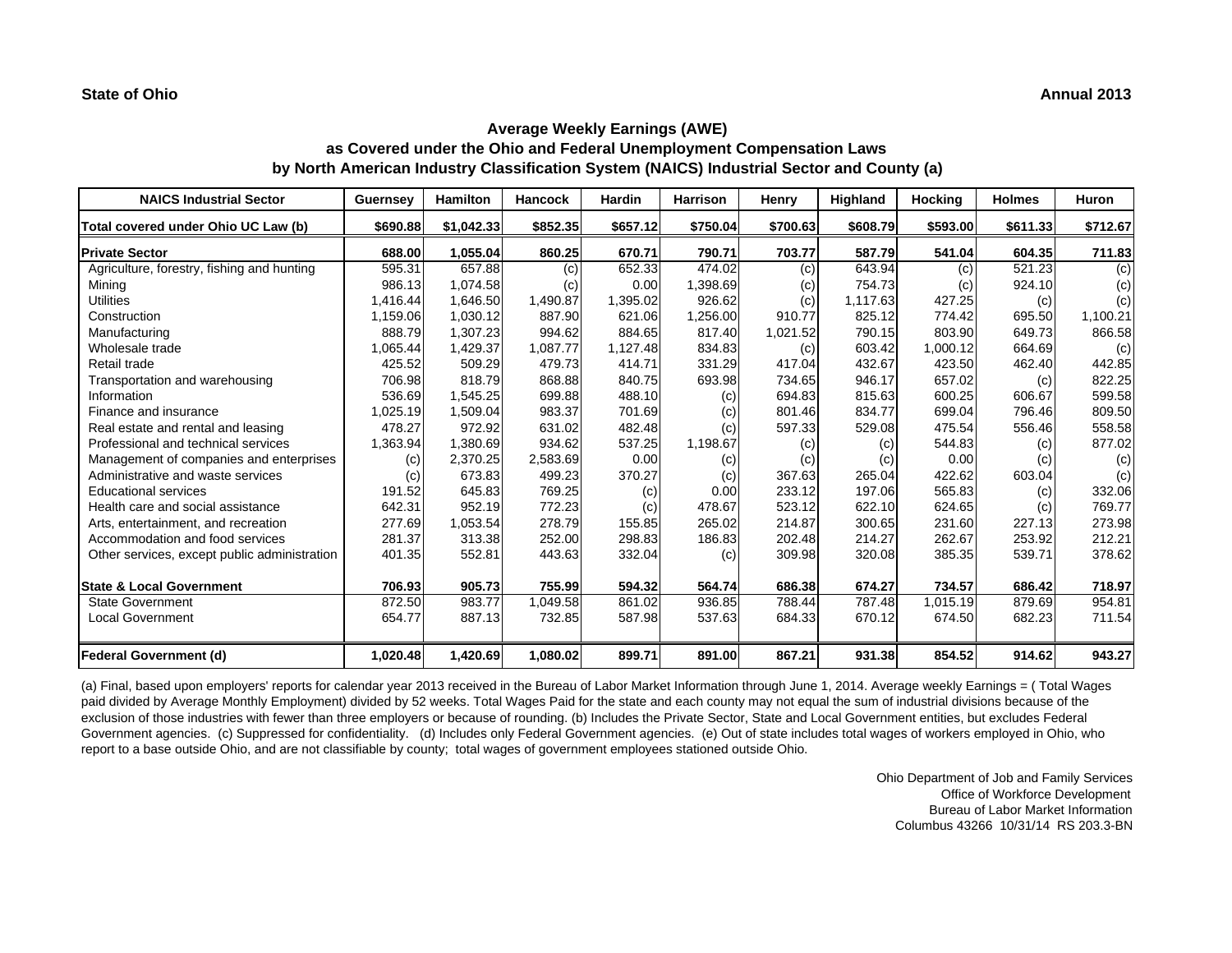| <b>NAICS Industrial Sector</b>               | <b>Jackson</b> | <b>Jefferson</b> | Knox     | Lake     | Lawrence | <b>Licking</b> | Logan    | Lorain   | Lucas    | <b>Madison</b> |
|----------------------------------------------|----------------|------------------|----------|----------|----------|----------------|----------|----------|----------|----------------|
| Total covered under Ohio UC Law (b)          | \$619.46       | \$687.65         | \$767.94 | \$786.37 | \$584.71 | \$715.79       | \$793.02 | \$764.52 | \$821.44 | \$754.48       |
| <b>Private Sector</b>                        | 606.21         | 696.46           | 777.27   | 783.04   | 559.54   | 703.04         | 805.38   | 759.04   | 799.44   | 726.83         |
| Agriculture, forestry, fishing and hunting   | 534.60         | (c)              | 585.69   | 514.37   | 0.00     | 550.00         | 469.00   | 570.12   | 524.85   | (c)            |
| Mining                                       | 914.31         | (c)              | 728.58   | 1.271.13 | 0.00     | 924.58         | 1.316.75 | 1.078.15 | 1.372.44 | (c)            |
| <b>Utilities</b>                             | (c)            | 1,824.79         | 1,190.94 | 2,006.79 | 1,186.88 | 1,349.71       | 1,124.77 | 1,584.67 | 1,607.48 | (c)            |
| Construction                                 | 912.52         | (c)              | 1,130.90 | 952.10   | 958.79   | 855.17         | 943.79   | 860.31   | 1,074.08 | 760.77         |
| Manufacturing                                | 721.02         | 1,137.83         | 1,185.96 | 1,165.56 | 832.44   | 909.92         | 1,311.10 | 1.146.87 | 1,314.02 | 997.90         |
| Wholesale trade                              | 880.17         | 819.88           | 853.62   | 1,092.21 | 885.81   | 880.13         | 987.77   | 1,117.67 | 1,034.94 | (c)            |
| Retail trade                                 | 418.19         | 422.23           | 456.08   | 468.00   | 424.73   | 505.12         | 450.19   | 458.06   | 480.63   | 466.58         |
| Transportation and warehousing               | (c)            | 698.19           | 631.00   | 621.52   | 806.33   | 901.35         | 775.12   | 744.02   | 820.10   | 768.04         |
| Information                                  | 675.92         | 757.27           | 704.92   | 948.42   | 1,044.50 | 781.63         | 725.35   | 743.08   | 916.77   | ,283.75        |
| Finance and insurance                        | 712.06         | 647.31           | 720.40   | 953.17   | 655.90   | 1,064.00       | 711.10   | 910.81   | 1,174.90 | 724.98         |
| Real estate and rental and leasing           | 550.27         | 520.12           | 454.77   | 663.83   | 426.87   | 585.04         | 603.48   | 535.15   | 1,005.52 | 425.56         |
| Professional and technical services          | 575.79         | 740.63           | 874.62   | 1.011.96 | 733.81   | 1,221.54       | 730.60   | 1,115.73 | 1,055.19 | (c)            |
| Management of companies and enterprises      | 575.62         | 1,682.67         | 667.40   | 1,773.00 | 1,358.17 | 911.46         | 1,249.25 | 1,822.40 | 1,654.98 | (c)            |
| Administrative and waste services            | 527.02         | 564.06           | 491.77   | 561.02   | 566.56   | 501.40         | 441.00   | 574.96   | 482.25   | 510.77         |
| <b>Educational services</b>                  | 320.81         | (c)              | 933.71   | 468.12   | 257.88   | 1,099.79       | 195.54   | 805.29   | 524.37   | (c)            |
| Health care and social assistance            | 642.90         | (c)              | 661.96   | 709.23   | 482.96   | 717.08         | 664.77   | 723.54   | 889.90   | (c)            |
| Arts, entertainment, and recreation          | 328.79         | 344.06           | 277.35   | 330.69   | 302.04   | 339.42         | (c)      | 288.90   | 405.10   | 308.52         |
| Accommodation and food services              | 229.46         | 235.00           | 236.60   | 256.58   | 257.33   | 247.71         | (c)      | 252.77   | 259.37   | 257.37         |
| Other services, except public administration | 340.63         | 395.35           | 385.37   | 532.23   | 419.02   | 426.29         | 502.67   | 498.42   | 473.48   | 476.42         |
| <b>State &amp; Local Government</b>          | 700.70         | 637.21           | 707.01   | 811.11   | 669.71   | 793.25         | 694.90   | 795.33   | 980.43   | 859.56         |
| <b>State Government</b>                      | 990.58         | 918.98           | 829.13   | 1,038.19 | 558.23   | 1,062.10       | 850.29   | 977.37   | 1.165.81 | 999.65         |
| <b>Local Government</b>                      | 670.42         | 630.85           | 689.94   | 809.08   | 685.15   | 761.33         | 688.98   | 779.88   | 904.33   | 753.50         |
| <b>Federal Government (d)</b>                | 1,014.40       | 994.88           | 986.98   | 1,211.87 | 944.19   | 1,221.71       | 1,113.79 | 1,950.21 | 1,222.10 | 1,021.94       |

(a) Final, based upon employers' reports for calendar year 2013 received in the Bureau of Labor Market Information through June 1, 2014. Average weekly Earnings = ( Total Wages paid divided by Average Monthly Employment) divided by 52 weeks. Total Wages Paid for the state and each county may not equal the sum of industrial divisions because of the exclusion of those industries with fewer than three employers or because of rounding. (b) Includes the Private Sector, State and Local Government entities, but excludes Federal Government agencies. (c) Suppressed for confidentiality. (d) Includes only Federal Government agencies. (e) Out of state includes total wages of workers employed in Ohio, who report to a base outside Ohio, and are not classifiable by county; total wages of government employees stationed outside Ohio.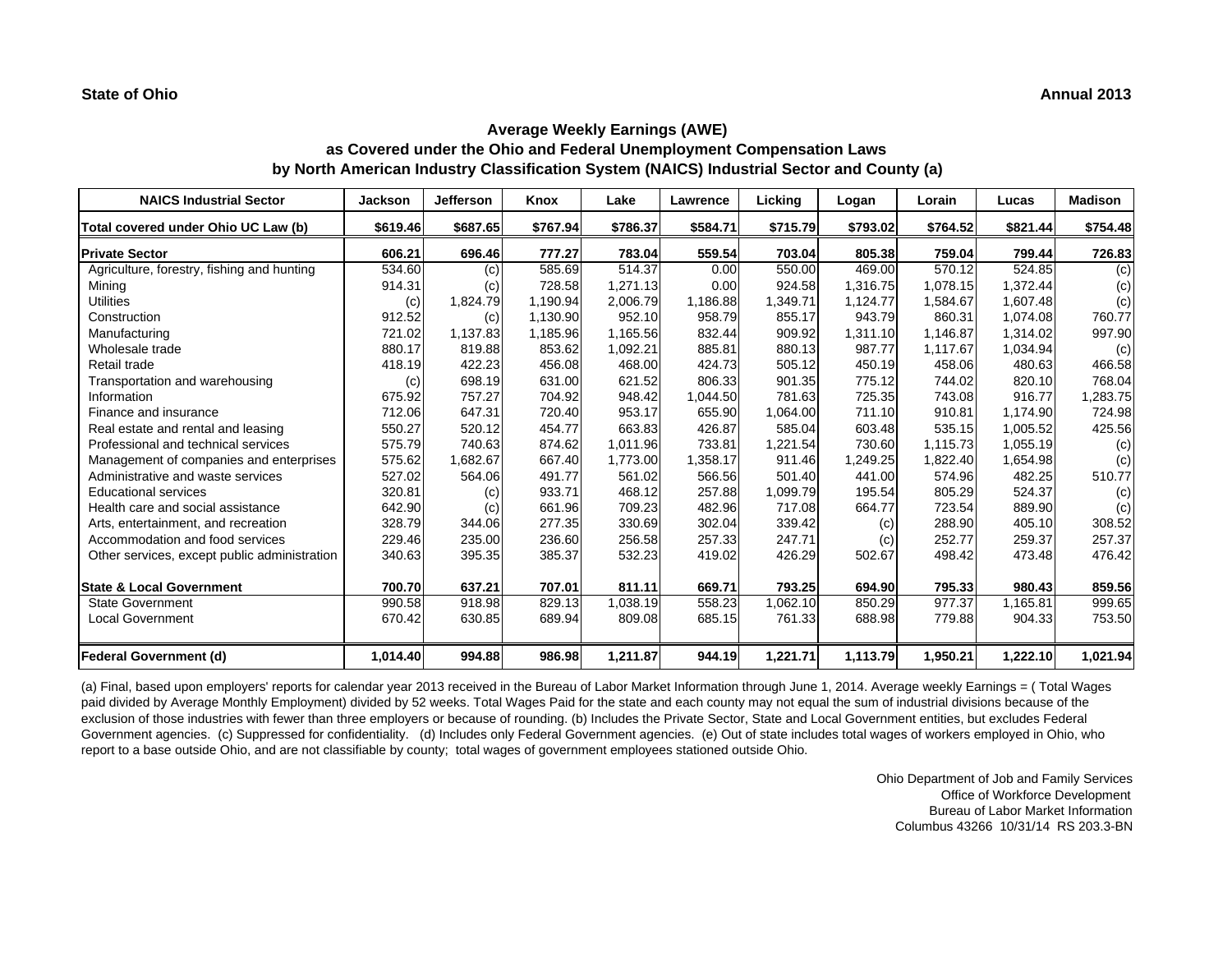| <b>NAICS Industrial Sector</b>               | <b>Mahoning</b> | <b>Marion</b> | <b>Medina</b> | <b>Meigs</b> | Mercer   | Miami    | Monroe   | <b>Montgomery</b> | Morgan   | <b>Morrow</b> |
|----------------------------------------------|-----------------|---------------|---------------|--------------|----------|----------|----------|-------------------|----------|---------------|
| Total covered under Ohio UC Law (b)          | \$670.42        | \$719.73      | \$728.50      | \$523.56     | \$669.17 | \$715.25 | \$649.98 | \$817.00          | \$583.77 | \$641.75      |
| <b>Private Sector</b>                        | 649.87          | 705.19        | 722.15        | 498.56       | 666.33   | 708.88   | 675.98   | 812.13            | 578.12   | 634.98        |
| Agriculture, forestry, fishing and hunting   | 551.48          | (c)           | 413.90        | 299.83       | (c)      | (c)      | (c)      | 822.65            | (c)      | 644.73        |
| Mining                                       | 1,252.94        | (c)           | 1,134.27      | 866.44       | (c)      | (c)      | 920.17   | 785.69            | (c)      | 672.67        |
| <b>Utilities</b>                             | 1,469.56        | 1,447.21      | (c)           | (c)          | (c)      | (c)      | (c)      | 1,606.21          | (c)      | (c)           |
| Construction                                 | 997.58          | 779.88        | 1,014.23      | 759.35       | 867.65   | 849.69   | 841.25   | 965.08            | 532.33   | 904.63        |
| Manufacturing                                | 901.06          | 912.63        | 946.75        | 538.13       | 814.06   | 952.62   | (c)      | 1,013.92          | 896.17   | 940.62        |
| Wholesale trade                              | 958.77          | 1,016.69      | 1,068.67      | 512.19       | (c)      | (c)      | (c)      | 1,098.48          | (c)      | 782.77        |
| Retail trade                                 | 459.90          | 467.90        | 486.48        | 401.63       | 500.06   | 480.73   | 391.25   | 469.25            | 337.63   | 457.19        |
| Transportation and warehousing               | 700.31          | 805.96        | (c)           | (c)          | 815.54   | 685.81   | 933.60   | 846.88            | 249.87   | (c)           |
| Information                                  | 849.29          | 910.63        | 849.79        | 934.29       | 631.23   | 529.60   | 726.60   | 1.301.44          | 633.10   | 662.71        |
| Finance and insurance                        | 1,016.83        | 914.00        | 1,037.38      | 615.56       | 835.25   | 877.58   | 582.96   | 1,122.63          | 536.35   | 670.94        |
| Real estate and rental and leasing           | 550.31          | 728.13        | 584.83        | 392.13       | 558.71   | 663.54   | 395.46   | 753.79            | 146.62   | 514.12        |
| Professional and technical services          | 938.19          | 764.13        | 951.15        | (c)          | (c)      | (c)      | 613.15   | 1,231.98          | (c)      | (c)           |
| Management of companies and enterprises      | 957.83          | 1,111.38      | 1,320.88      | (c)          | (c)      | (c)      | 0.00     | 1,638.94          | (c)      | (c)           |
| Administrative and waste services            | 539.27          | 511.40        | 567.75        | 517.29       | 463.75   | 444.56   | 475.63   | 507.52            | 563.79   | 474.88        |
| <b>Educational services</b>                  | 464.42          | 283.31        | 371.12        | (c)          | 299.06   | 524.02   | (c)      | 763.67            | 0.00     | (c)           |
| Health care and social assistance            | 687.81          | 747.54        | 632.94        | (c)          | 521.77   | 700.65   | (c)      | 884.00            | 476.25   | (c)           |
| Arts, entertainment, and recreation          | 222.67          | 286.00        | 286.31        | 0.00         | 281.65   | 243.94   | (c)      | 384.85            | (c)      | 208.92        |
| Accommodation and food services              | 255.17          | 251.06        | 257.98        | 235.96       | 204.62   | 254.10   | (c)      | 277.19            | (c)      | 210.00        |
| Other services, except public administration | 429.79          | 389.12        | 448.58        | 450.96       | 380.54   | 428.33   | 336.92   | 526.25            | 327.60   | 539.50        |
| <b>State &amp; Local Government</b>          | 818.33          | 799.89        | 777.34        | 582.04       | 686.75   | 763.67   | 551.12   | 855.12            | 600.80   | 656.51        |
| <b>State Government</b>                      | 994.02          | 1,006.17      | 946.06        | 778.46       | 766.87   | 985.35   | 824.06   | 1,129.90          | 824.10   | 955.81        |
| <b>Local Government</b>                      | 767.81          | 750.67        | 774.40        | 574.79       | 681.75   | 757.54   | 539.77   | 840.87            | 580.52   | 642.71        |
| <b>Federal Government (d)</b>                | 1,217.06        | 1,083.08      | 1,193.98      | 910.00       | 992.52   | 1,015.25 | 879.08   | 1,323.98          | 874.17   | 865.27        |

(a) Final, based upon employers' reports for calendar year 2013 received in the Bureau of Labor Market Information through June 1, 2014. Average weekly Earnings = ( Total Wages paid divided by Average Monthly Employment) divided by 52 weeks. Total Wages Paid for the state and each county may not equal the sum of industrial divisions because of the exclusion of those industries with fewer than three employers or because of rounding. (b) Includes the Private Sector, State and Local Government entities, but excludes Federal Government agencies. (c) Suppressed for confidentiality. (d) Includes only Federal Government agencies. (e) Out of state includes total wages of workers employed in Ohio, who report to a base outside Ohio, and are not classifiable by county; total wages of government employees stationed outside Ohio.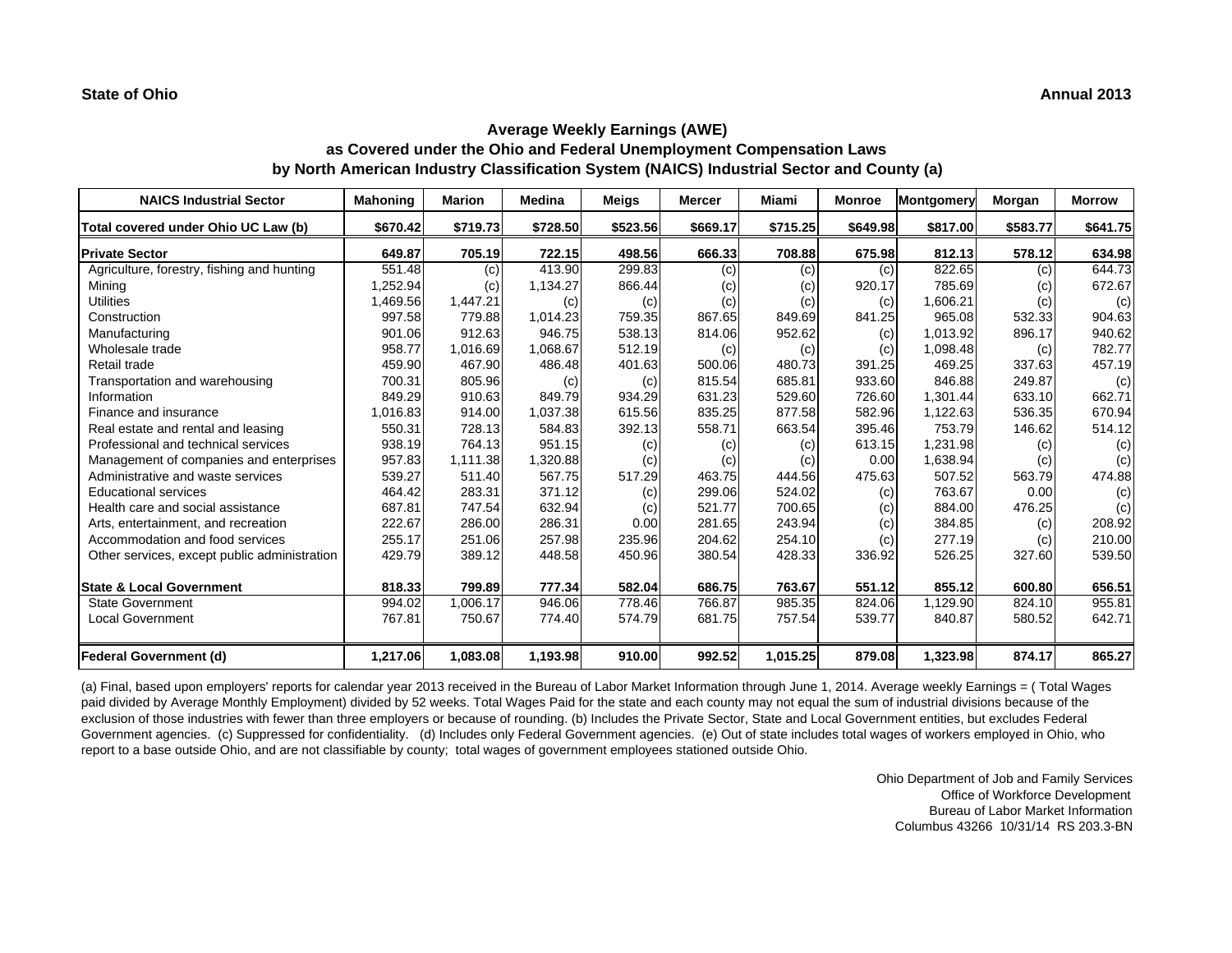| <b>NAICS Industrial Sector</b>               | <b>Muskingum</b> | <b>Noble</b>      | <b>Ottawa</b> | <b>Paulding</b> | Perry    | Pickaway | <b>Pike</b> | Portage  | Preble   | Putnam   |
|----------------------------------------------|------------------|-------------------|---------------|-----------------|----------|----------|-------------|----------|----------|----------|
| Total covered under Ohio UC Law (b)          | \$662.54         | \$817.17          | \$726.54      | \$609.50        | \$647.38 | \$745.04 | \$884.69    | \$770.12 | \$631.77 | \$656.33 |
| <b>Private Sector</b>                        | 659.98           | 830.92            | 725.42        | 599.17          | 656.85   | 710.87   | 918.56      | 720.71   | 635.87   | 661.79   |
| Agriculture, forestry, fishing and hunting   | 369.15           | (c)               | (c)           | 638.44          | 539.40   | (c)      | (c)         | 524.40   | (c)      | (c)      |
| Mining                                       | 1.667.12         | (c)               | (c)           | 747.98          | 1,073.58 | (c)      | (c)         | 956.17   | (c)      | (c)      |
| <b>Utilities</b>                             | 1,614.13         | 655.46            | (c)           | (c)             | 1,534.29 | 1,339.71 | (c)         | (c)      | (c)      | (c)      |
| Construction                                 | 739.12           | 1,607.98          | 833.27        | 672.08          | 1,599.15 | 878.79   | 1,337.06    | 909.00   | 735.77   | 727.02   |
| Manufacturing                                | 912.94           | 971.10            | 1,023.65      | 744.40          | 774.85   | 1.057.46 | 761.46      | 1.004.62 | 989.48   | 957.08   |
| Wholesale trade                              | 776.63           | 633.75            | (c)           | 804.27          | 683.63   | 1,150.67 | 1,153.12    | 1,152.35 | 695.87   | 813.35   |
| Retail trade                                 | 444.71           | 383.40            | 478.88        | 375.12          | 381.56   | 470.50   | 390.87      | 453.69   | 397.27   | 422.08   |
| Transportation and warehousing               | 701.15           | 661.17            | 662.65        | (c)             | 617.02   | 739.21   | (c)         | (c)      | (c)      | (c)      |
| Information                                  | 662.38           | 642.94            | 690.04        | 441.31          | 804.83   | 778.15   | 820.02      | 903.98   | 567.23   | 855.88   |
| Finance and insurance                        | 900.90           | $\left( c\right)$ | 820.98        | 747.92          | 644.40   | 795.52   | 704.04      | 920.62   | 744.92   | 815.54   |
| Real estate and rental and leasing           | 612.52           | (c)               | 546.85        | 487.21          | 331.75   | 514.13   | 466.08      | 716.69   | 433.63   | 553.56   |
| Professional and technical services          | 979.38           | 1,329.77          | (c)           | 551.92          | 630.88   | (c)      | (c)         | 1,023.98 | (c)      | 654.63   |
| Management of companies and enterprises      | 902.50           | (c)               | (c)           | 0.00            | 1,244.71 | (c)      | (c)         | 1,074.44 | (c)      | 0.00     |
| Administrative and waste services            | 391.19           | (c)               | (c)           | 781.58          | 750.13   | 489.42   | 1,579.83    | 633.87   | 374.67   | 478.33   |
| <b>Educational services</b>                  | 592.65           | 0.00              | 293.15        | (c)             | (c)      | (c)      | 281.58      | 630.92   | (c)      | 277.15   |
| Health care and social assistance            | 839.92           | 379.12            | 582.21        | (c)             | (c)      | (c)      | 639.98      | 570.48   | (c)      | 486.63   |
| Arts, entertainment, and recreation          | 292.94           | 156.67            | 510.23        | (c)             | 179.63   | 355.58   | 175.81      | 317.81   | 186.71   | 259.42   |
| Accommodation and food services              | 264.63           | 222.67            | 270.06        | (c)             | 219.04   | 244.48   | 211.40      | 249.37   | 241.27   | 166.62   |
| Other services, except public administration | 425.58           | 305.92            | 429.52        | 422.92          | 321.81   | 344.02   | 438.75      | 468.94   | 336.13   | 255.69   |
| <b>State &amp; Local Government</b>          | 676.39           | 779.99            | 732.70        | 643.06          | 621.25   | 836.71   | 694.60      | 934.81   | 612.55   | 623.45   |
| <b>State Government</b>                      | 612.50           | 932.46            | 929.75        | 827.62          | 888.08   | 964.17   | 777.27      | (c)      | 753.98   | 873.87   |
| <b>Local Government</b>                      | 681.79           | 626.83            | 715.65        | 637.96          | 614.15   | 768.12   | 688.52      | (c)      | 606.63   | 617.56   |
| <b>Federal Government (d)</b>                | 1,038.27         | 738.12            | 958.79        | 826.29          | 826.06   | 984.56   | 1,152.40    | 1,094.87 | 880.13   | 858.29   |

(a) Final, based upon employers' reports for calendar year 2013 received in the Bureau of Labor Market Information through June 1, 2014. Average weekly Earnings = ( Total Wages paid divided by Average Monthly Employment) divided by 52 weeks. Total Wages Paid for the state and each county may not equal the sum of industrial divisions because of the exclusion of those industries with fewer than three employers or because of rounding. (b) Includes the Private Sector, State and Local Government entities, but excludes Federal Government agencies. (c) Suppressed for confidentiality. (d) Includes only Federal Government agencies. (e) Out of state includes total wages of workers employed in Ohio, who report to a base outside Ohio, and are not classifiable by county; total wages of government employees stationed outside Ohio.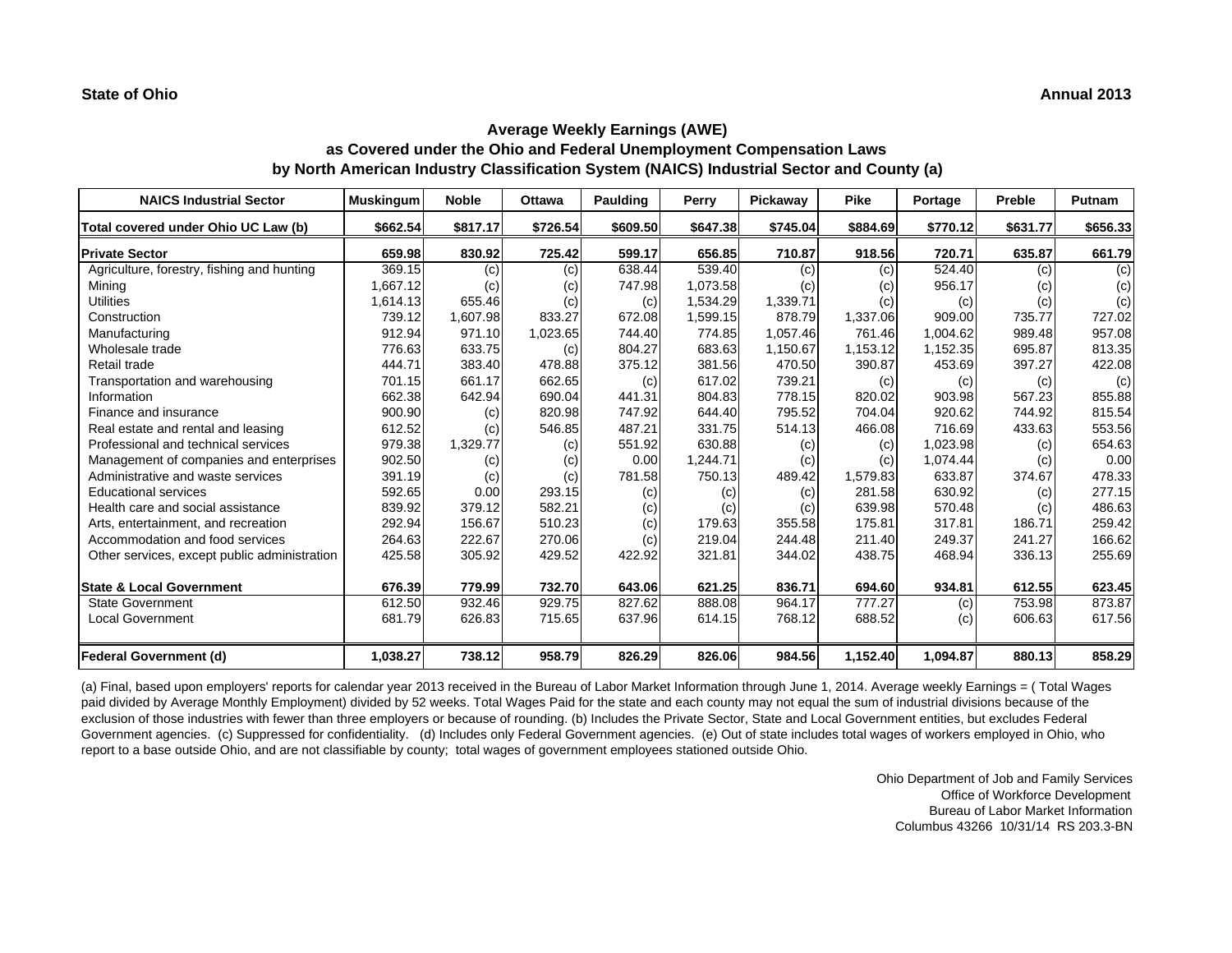| <b>NAICS Industrial Sector</b>               | <b>Richland</b> | <b>Ross</b> | <b>Sandusky</b> | <b>Scioto</b> | <b>Seneca</b> | <b>Shelby</b> | <b>Stark</b> | <b>Summit</b> | <b>Trumbull</b> | <b>Tuscarawas</b> |
|----------------------------------------------|-----------------|-------------|-----------------|---------------|---------------|---------------|--------------|---------------|-----------------|-------------------|
| Total covered under Ohio UC Law (b)          | \$656.35        | \$761.56    | \$707.85        | \$652.52      | \$636.35      | \$846.21      | \$728.04     | \$851.12      | \$721.12        | \$639.63          |
| <b>Private Sector</b>                        | 636.92          | 752.69      | 709.42          | 622.10        | 626.23        | 855.08        | 723.88       | 846.00        | 713.81          | 631.58            |
| Agriculture, forestry, fishing and hunting   | 350.94          | 451.81      | (c)             | (c)           | 536.52        | 610.92        | 663.65       | 381.94        | 540.83          | 629.29            |
| Mining                                       | 553.94          | 741.06      | (c)             | (c)           | 920.83        | 0.00          | 1,333.50     | 1,087.46      | 790.37          | 1,138.85          |
| <b>Utilities</b>                             | (c)             | 1,373.54    | 1,717.15        | 1,332.21      | 1,322.08      | (c)           | 1,699.79     | 1,502.96      | 1,821.44        | 1,193.08          |
| Construction                                 | 905.00          | 678.21      | 1.074.15        | 854.58        | 835.48        | 940.12        | 962.33       | 969.08        | 851.54          | 851.58            |
| Manufacturing                                | 889.96          | 1,206.81    | 921.71          | 921.87        | 862.98        | 1,095.96      | 1,022.42     | 1,016.73      | 1,149.77        | 850.63            |
| Wholesale trade                              | 834.06          | 795.81      | 850.27          | 553.54        | 791.92        | 930.15        | 963.35       | 1,151.50      | 916.77          | 826.81            |
| Retail trade                                 | 444.79          | 429.23      | 465.44          | 465.00        | 483.23        | 475.50        | 450.33       | 518.88        | 456.19          | 440.10            |
| Transportation and warehousing               | (c)             | 808.46      | 729.37          | 619.88        | 721.81        | (c)           | 778.42       | 849.96        | 839.77          | 783.50            |
| Information                                  | 915.29          | 888.63      | 668.75          | 728.15        | 465.90        | 1,095.08      | 770.94       | 1.106.94      | 779.98          | 739.23            |
| Finance and insurance                        | 875.88          | 822.15      | 797.33          | 780.73        | 890.44        | 922.46        | 947.96       | 1.211.02      | 847.46          | 773.25            |
| Real estate and rental and leasing           | 505.48          | 504.44      | 663.60          | 493.17        | 403.00        | 631.69        | 636.79       | 746.58        | 551.37          | 568.35            |
| Professional and technical services          | 770.65          | 848.42      | 691.42          | 1,021.65      | 602.56        | (c)           | 1,017.88     | 1,192.88      | 713.17          | 875.94            |
| Management of companies and enterprises      | 1,985.98        | 1,015.19    | 1,440.71        | 1,096.98      | 1,046.96      | (c)           | 1,482.48     | 1,726.44      | 1,482.58        | 715.37            |
| Administrative and waste services            | 410.56          | 422.62      | 594.52          | 557.04        | 486.94        | 442.79        | 549.77       | 542.83        | 567.06          | 476.48            |
| <b>Educational services</b>                  | 376.96          | 463.13      | (c)             | 360.90        | 609.79        | (c)           | 573.37       | 524.79        | 397.60          | 304.17            |
| Health care and social assistance            | 691.23          | 962.85      | (c)             | 718.54        | 532.38        | (c)           | 742.31       | 845.33        | 676.81          | 603.29            |
| Arts, entertainment, and recreation          | 228.60          | 278.81      | 284.90          | 228.83        | 197.88        | 236.50        | 323.12       | 336.73        | 252.71          | 211.25            |
| Accommodation and food services              | 257.00          | 262.23      | 214.60          | 247.38        | 202.33        | 223.06        | 261.69       | 266.90        | 238.52          | 236.19            |
| Other services, except public administration | 398.85          | 365.12      | 405.23          | 432.54        | 335.00        | 430.52        | 438.37       | 523.79        | 428.54          | 448.67            |
| <b>State &amp; Local Government</b>          | 774.15          | 800.17      | 696.83          | 770.06        | 696.82        | 758.69        | 760.50       | 895.07        | 769.07          | 692.48            |
| <b>State Government</b>                      | 979.65          | 907.19      | 941.21          | 895.12        | 828.46        | 1.070.17      | 982.88       | 1.040.96      | 939.81          | 915.52            |
| <b>Local Government</b>                      | 725.38          | 744.60      | 688.87          | 713.92        | 678.44        | 724.33        | 741.67       | 860.88        | 749.29          | 666.90            |
| <b>Federal Government (d)</b>                | 1,151.54        | 1,212.92    | 1,000.63        | 1,021.52      | 993.29        | 954.27        | 1,153.37     | 1,259.27      | 1,051.13        | 1,038.71          |

(a) Final, based upon employers' reports for calendar year 2013 received in the Bureau of Labor Market Information through June 1, 2014. Average weekly Earnings = ( Total Wages paid divided by Average Monthly Employment) divided by 52 weeks. Total Wages Paid for the state and each county may not equal the sum of industrial divisions because of the exclusion of those industries with fewer than three employers or because of rounding. (b) Includes the Private Sector, State and Local Government entities, but excludes Federal Government agencies. (c) Suppressed for confidentiality. (d) Includes only Federal Government agencies. (e) Out of state includes total wages of workers employed in Ohio, who report to a base outside Ohio, and are not classifiable by county; total wages of government employees stationed outside Ohio.